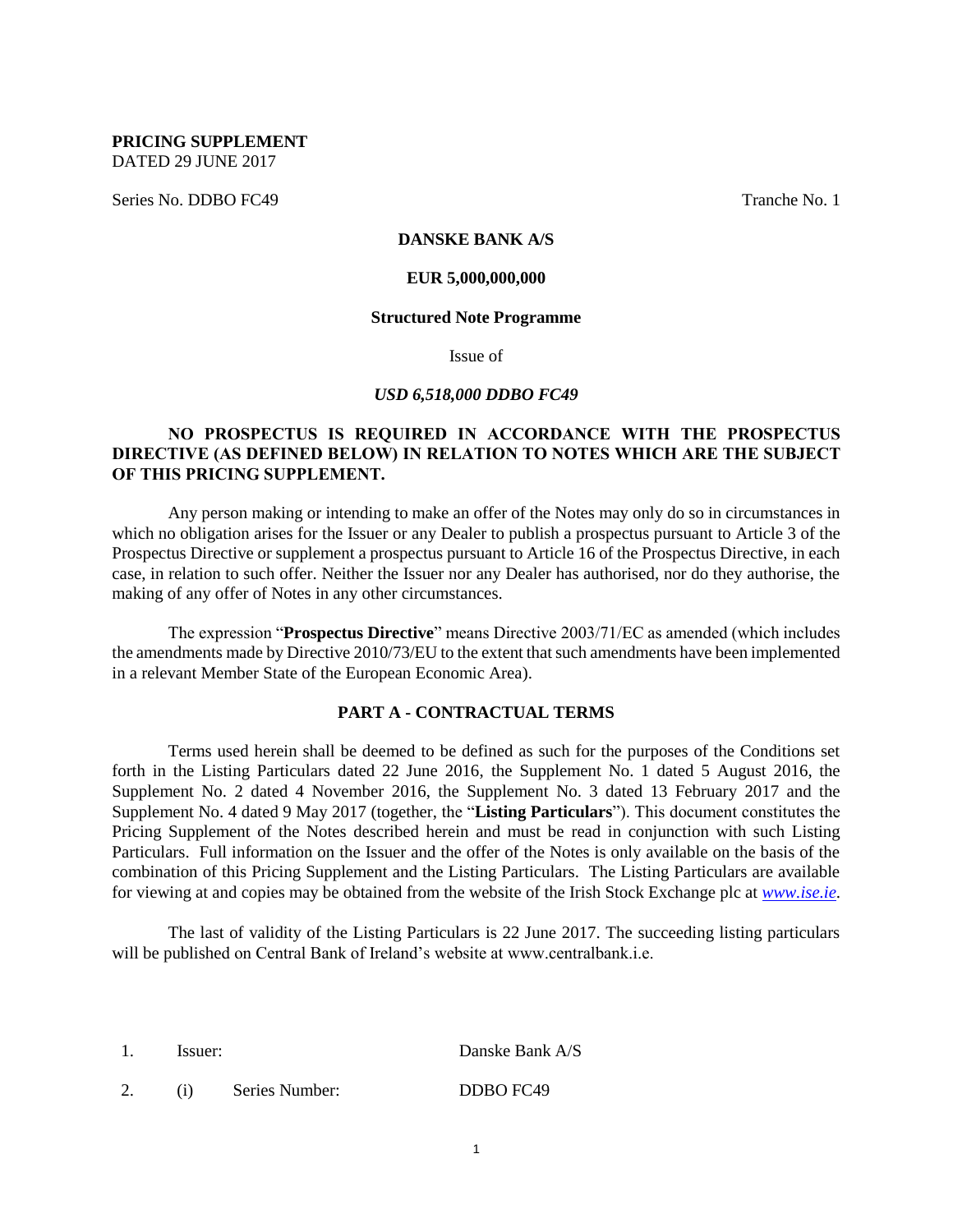|     | (ii)                      | Tranche Number:                                                              | 1                                                                                                                                                                  |
|-----|---------------------------|------------------------------------------------------------------------------|--------------------------------------------------------------------------------------------------------------------------------------------------------------------|
|     | (iii)                     | Date on which the Notes will<br>be consolidated and form a<br>single Series: | Not Applicable                                                                                                                                                     |
| 3.  |                           | Specified Currency or Currencies:                                            | <b>USD</b>                                                                                                                                                         |
| 4.  |                           | <b>Aggregate Principal Amount:</b>                                           | USD 6 518 000                                                                                                                                                      |
| 5.  | <b>Issue Price:</b>       |                                                                              | 100 per cent. of the Aggregate Principal Amount                                                                                                                    |
| 6.  | (i)                       | <b>Specified Denominations:</b>                                              | <b>USD 1,000</b>                                                                                                                                                   |
|     | (ii)                      | <b>Calculation Amount:</b>                                                   | <b>USD 1,000</b>                                                                                                                                                   |
| 7.  | (i)                       | <b>Issue Date:</b>                                                           | 6 July 2017                                                                                                                                                        |
|     | (ii)                      | <b>Interest Commencement Date:</b>                                           | <b>Issue Date</b>                                                                                                                                                  |
|     | (iii)                     | Trade Date:                                                                  | 29 June 2017                                                                                                                                                       |
| 8.  |                           | <b>Maturity Date:</b>                                                        | 15 July 2022, the "Scheduled Maturity Date" or<br>such later date for redemption determined as<br>provided in Reference Item Condition 2 (Credit-<br>Linked Notes) |
|     |                           | <b>Scheduled Termination Notice Date:</b>                                    | 20 June 2022                                                                                                                                                       |
| 9.  |                           | <b>Interest Basis:</b>                                                       | 94.60 per cent. Fixed Rate                                                                                                                                         |
|     |                           |                                                                              | (further particulars specified at item 25 below)                                                                                                                   |
| 10. | Redemption/Payment Basis: |                                                                              | Redemption at par<br><b>Credit-Linked Redemption Notes</b><br>(further particulars specified at items 35 and 37<br>below)                                          |
| 11. |                           | Change of Interest or<br>Redemption/Payment Basis:                           | Not Applicable                                                                                                                                                     |
| 12. |                           | Put/Call Options:                                                            | Not Applicable                                                                                                                                                     |
| 13. |                           | Tax Gross-Up:                                                                | General Condition General Condition 8.3 (No<br><i>gross-up</i> ) applicable                                                                                        |
| 14. |                           | Date of Board approval for issuance of<br>Notes obtained:                    | Not Applicable                                                                                                                                                     |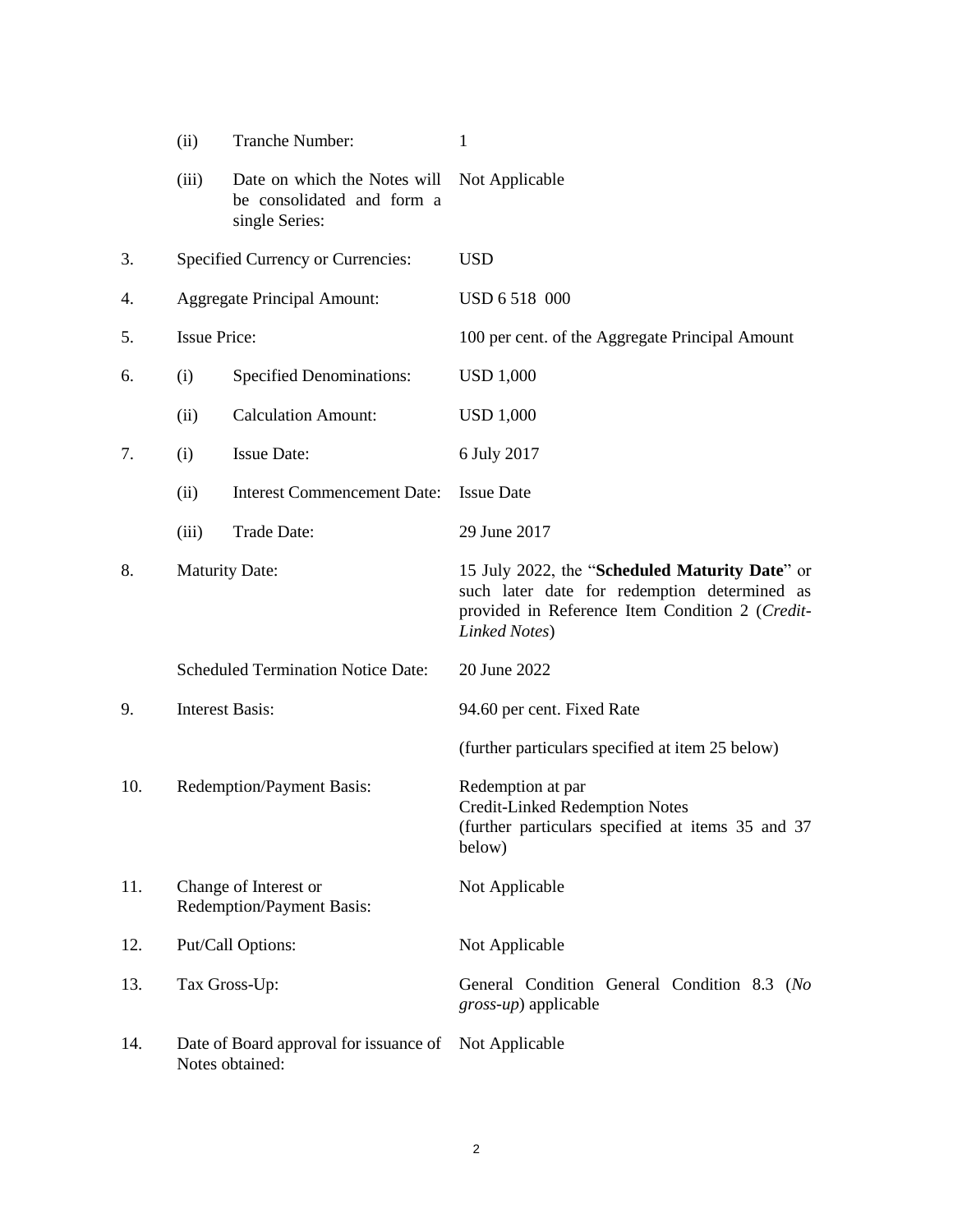## **PROVISIONS RELATING TO REFERENCE ITEMS AND FX PRINCIPAL/OPTION CONVERSION**

| 15. |       | <b>Rate-Linked Provisions</b>                      | Not Applicable                                             |
|-----|-------|----------------------------------------------------|------------------------------------------------------------|
| 16. |       | <b>Inflation Linked Provisions</b>                 | Not Applicable                                             |
| 17. |       | <b>Index-Linked Provisions</b>                     | Not Applicable                                             |
| 18. |       | <b>Equity-Linked Provisions</b>                    | Not Applicable                                             |
| 19. |       | <b>Fund-Linked Provisions</b>                      | Not Applicable                                             |
| 20. |       | <b>Currency-Linked Provisions</b>                  | Not Applicable<br>Not Applicable                           |
| 21. |       | <b>Commodity-Linked Provisions</b>                 |                                                            |
| 22. |       | <b>Additional Disruption Events:</b>               | Applicable                                                 |
|     | (i)   | Change in Law:                                     | Applicable                                                 |
|     | (ii)  | Hedging Disruption:                                | Applicable                                                 |
|     | (iii) | Increased Cost of Hedging:                         | Applicable                                                 |
|     | (iv)  | <b>Stock</b><br>Increased<br>Cost<br>of<br>Borrow: | Not Applicable                                             |
|     | (v)   | <b>Insolvency Filing:</b>                          | Not Applicable                                             |
|     | (vi)  | Loss of Stock Borrow:                              | Not Applicable                                             |
| 23. |       | <b>Credit-Linked Provisions:</b>                   | Applicable – the Notes are Credit-Linked Notes             |
|     | (i)   | Settlement Method:                                 | Zero/Set Recovery Notes                                    |
|     | (ii)  | Type of Credit-Linked Notes:                       | The Notes are Portfolio Credit Linked Notes                |
|     | (iii) | Tranching:                                         | Tranched                                                   |
|     |       | (A)<br><b>Attachment Point:</b>                    | 10 %                                                       |
|     |       | (B)<br>Detachment Point:                           | 25 %                                                       |
|     | (iv)  | Credit<br>Event<br>Redemption<br>Amount:           | As set out in Redemption Payout Condition 2.2              |
|     |       |                                                    | Reference Item Linked Redemption Amount: Not<br>Applicable |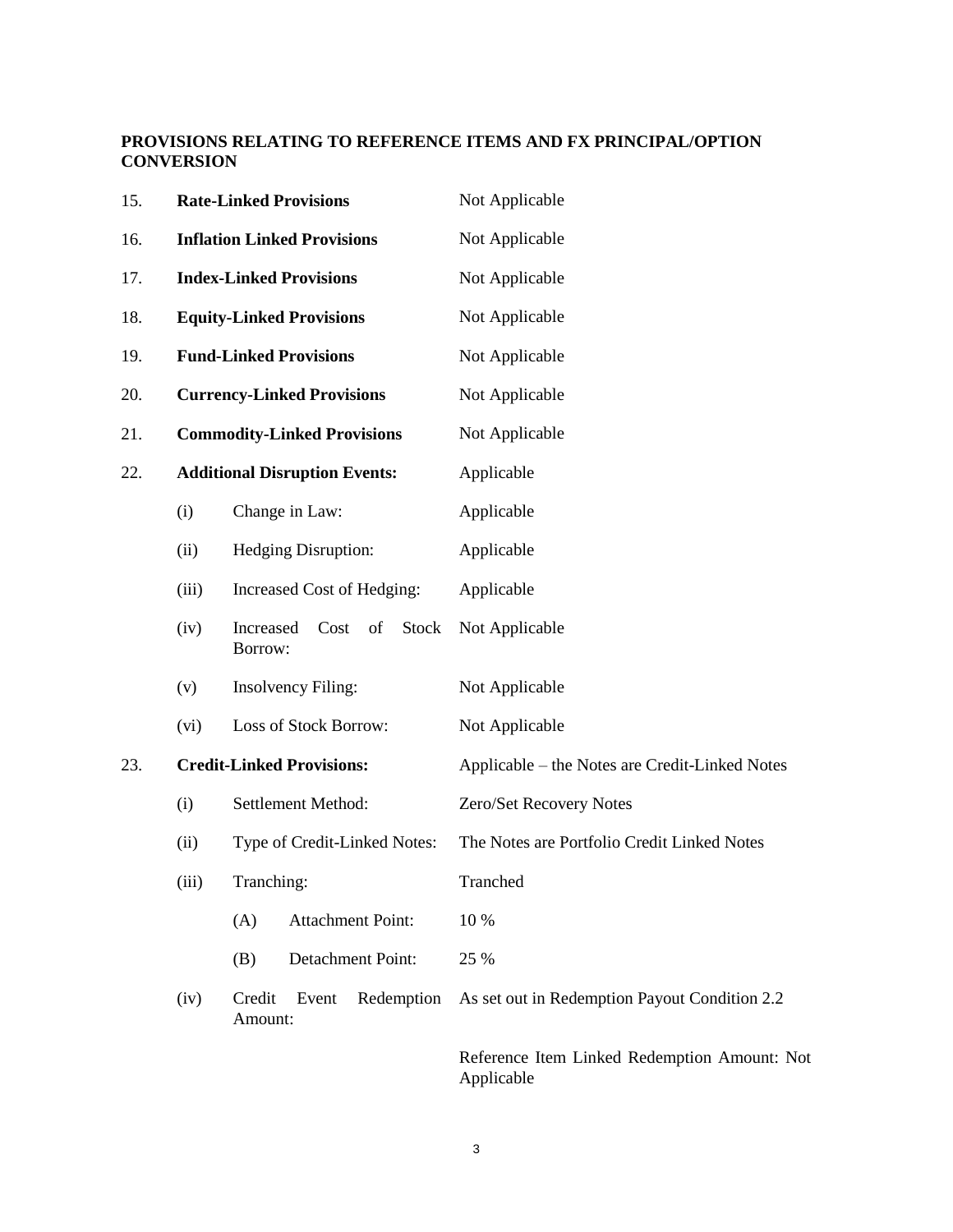| (v)                      | Credit<br>Event<br>Date:                                                       | Redemption Reference Item Linked Condition 2.10 applies                                    |
|--------------------------|--------------------------------------------------------------------------------|--------------------------------------------------------------------------------------------|
| (vi)                     | Maturity<br>Credit<br>Event<br>Redemption:                                     | Applicable                                                                                 |
| (vii)                    | <b>Reference Entities:</b>                                                     | Each entity specified as a Reference Entity in the<br>table annexed hereto                 |
| (viii)                   | Default Requirement:                                                           | Reference Item Condition 2.10 applies                                                      |
| (ix)                     | <b>Payment Requirement:</b>                                                    | Reference Item Condition 2.10 applies                                                      |
| (x)                      | Credit Event Determination<br>Date:                                            | Notice<br>of<br>Publicly<br>Available<br>Information:<br>Applicable                        |
|                          |                                                                                | If Applicable:                                                                             |
|                          |                                                                                | Public Source(s):<br>Any Public Source                                                     |
|                          |                                                                                | Specified Number:<br>One                                                                   |
| $(x_i)$                  | Credit Event Backstop Date<br>Adjustment:                                      | Applicable - the Credit Exposure Start Date is 60<br>calendar days prior to the Issue Date |
| (xii)                    | Merger Event:                                                                  | Reference Item Condition 2.9 Not Applicable:                                               |
| (xiii)                   | <b>Unwind Costs:</b>                                                           | <b>Standard Unwind Costs</b>                                                               |
| (xiv)                    | Provisions<br>relating<br>to<br>Monoline<br>Insurer<br>as<br>Reference Entity: | Reference Item Condition 2.13 Applicable only in<br>relation to MBIA Insurance Corporation |
| $\left( xy\right)$       | <b>Reference Entities:</b>                                                     | Provisions relating to LPN Reference Item Condition 2.15 Not Applicable                    |
| (xvi)                    | <b>Additional Interest Amount:</b>                                             | Not Applicable                                                                             |
| (xvii)                   | <b>Fixed Recovery Percentage:</b>                                              | $0$ per cent                                                                               |
| (xviii)                  | <b>Valuation Date:</b>                                                         | Not Applicable                                                                             |
| (xix)                    | <b>Valuation Time:</b>                                                         | Not Applicable                                                                             |
| $(\mathbf{X}\mathbf{X})$ | <b>Indicative Quotations:</b>                                                  | Not Applicable                                                                             |
| (xxi)                    | Quotation Method:                                                              | Not Applicable                                                                             |
| (xxii)                   | <b>Quotation Amount:</b>                                                       | Not Applicable                                                                             |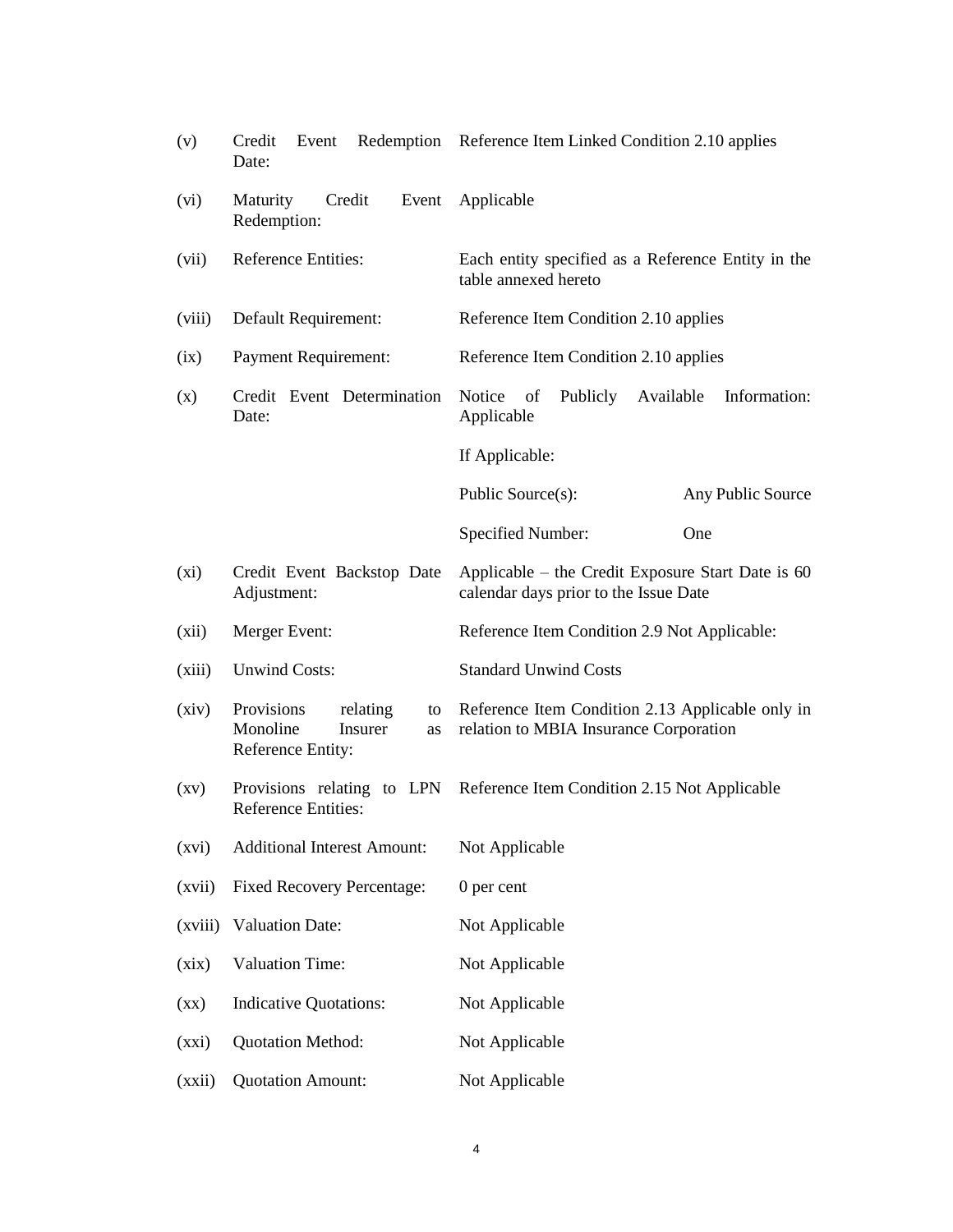|        | (xxiii) Minimum Quotation Amount:                                                               | Not Applicable |
|--------|-------------------------------------------------------------------------------------------------|----------------|
| (xxiv) | <b>Quotation Dealers:</b>                                                                       | Not Applicable |
| (xxy)  | Quotations:                                                                                     | Not Applicable |
|        | (xxvi) Valuation Method:                                                                        | Not Applicable |
|        | (xxvii) Calculation Agent City                                                                  | New York       |
|        | (xxviii) Business Day Convention:                                                               | Following      |
|        | (xxix) Successor Backstop Date:                                                                 | Yes            |
| (xxx)  | Limitation Dates subject to<br>adjustment in accordance with<br><b>Business Day Convention:</b> | No             |
|        | (xxxi) Valuation Obligation<br>Observation<br>Settlement<br>Period:                             | Not Applicable |
|        | (xxxii) Accrued Interest:                                                                       | Not Applicable |
|        | (xxxiii) Settlement Currency:                                                                   | Not Applicable |
|        | Entity<br>(xxxiv) Financial<br>Reference<br>Terms:                                              | Not Applicable |
|        | (xxxv) Sovereign No Asset Package<br>Delivery:                                                  | Not Applicable |
|        | (xxxvi) Reference Obligation Only Not Applicable<br><b>Termination Amount:</b>                  |                |
|        | (xxxvii)Subordinated<br>European<br><b>Insurance Terms:</b>                                     | Not Applicable |

## **PROVISIONS RELATING TO INTEREST (IF ANY) PAYABLE**

| 24. |                                   | <b>FX Interest Conversion:</b> | Not Applicable                                                                                                                                 |
|-----|-----------------------------------|--------------------------------|------------------------------------------------------------------------------------------------------------------------------------------------|
| 25. | <b>Fixed Rate Note Provisions</b> |                                | Applicable in respect of the Interest Periods falling<br>during the period from (and including) Issue Date to<br>(but excluding) 20 June 2022. |
|     | (i)                               | Rate of Interest:              | 94.60 per cent.                                                                                                                                |
|     | (i)                               | Interest Period Date(s):       | 20 June 2022. No Adjustment.                                                                                                                   |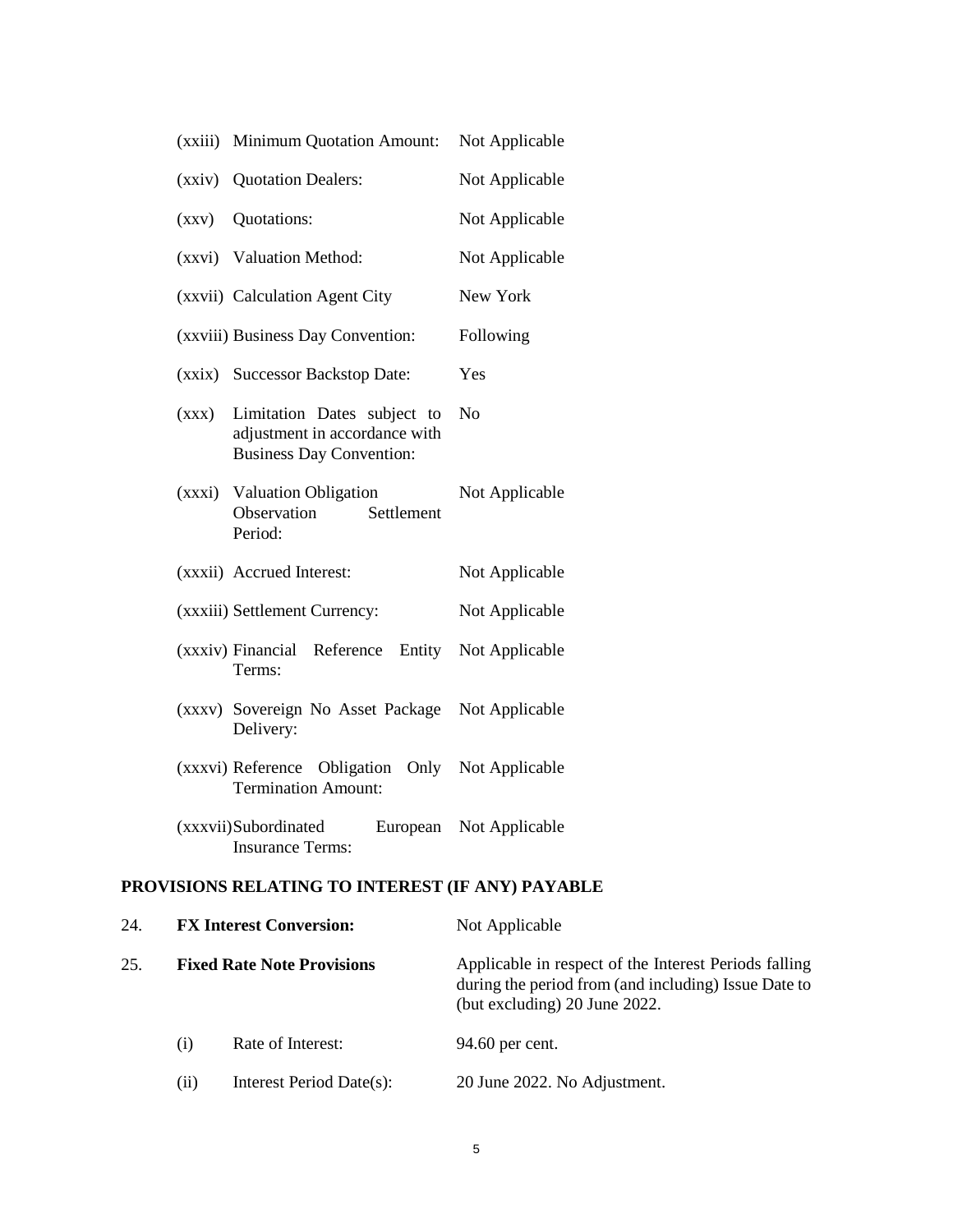| (iii) | Interest Payment Date(s): | 15 July 2022 subject to adjustment in accordance   |
|-------|---------------------------|----------------------------------------------------|
|       |                           | with the Business Day Convention specified in item |
|       |                           | 42 below                                           |
|       |                           |                                                    |

(iv) Accrual: Not Applicable

| 26. | <b>Variable Rate Note Provisions</b> | Not Applicable |
|-----|--------------------------------------|----------------|
|-----|--------------------------------------|----------------|

- 27. **Provisions for specific types of**  Not Applicable **Variable Rate Notes**
- 28. **Reference Item-Linked Interest**  Not Applicable **Provisions**
- 29. **Zero Coupon Note Provisions** Not Applicable
- 30. **Credit-Linked Interest Provisions** Applicable
	- (i) Accrual of Interest upon Not Applicable Credit Event:
	- (ii) Portfolio Linked Adjustment: Interest Applicable
	- (iii) Credit Event Observation Each Interest Period Date Dates:

## **PROVISIONS RELATING TO REDEMPTION**

| 31. | <b>Call Option</b>      |                                                                | Not Applicable                                               |
|-----|-------------------------|----------------------------------------------------------------|--------------------------------------------------------------|
| 32. | <b>Put Option</b>       |                                                                | Not Applicable                                               |
| 33. | <b>Early Redemption</b> |                                                                |                                                              |
|     | (i)                     | Early redemption for tax Applicable<br>reasons:                |                                                              |
|     | (ii)                    | Notice Period relating to early<br>redemption for tax reasons: | Minimum Period: 15 days                                      |
|     |                         |                                                                | Maximum Period: Not Applicable                               |
|     | (iii)                   | <b>Additional Events of Default:</b>                           | Not Applicable                                               |
|     | (iv)                    | payable (a) on redemption for<br>taxation reasons or (b) on an | Early Redemption Amount As set out in the General Conditions |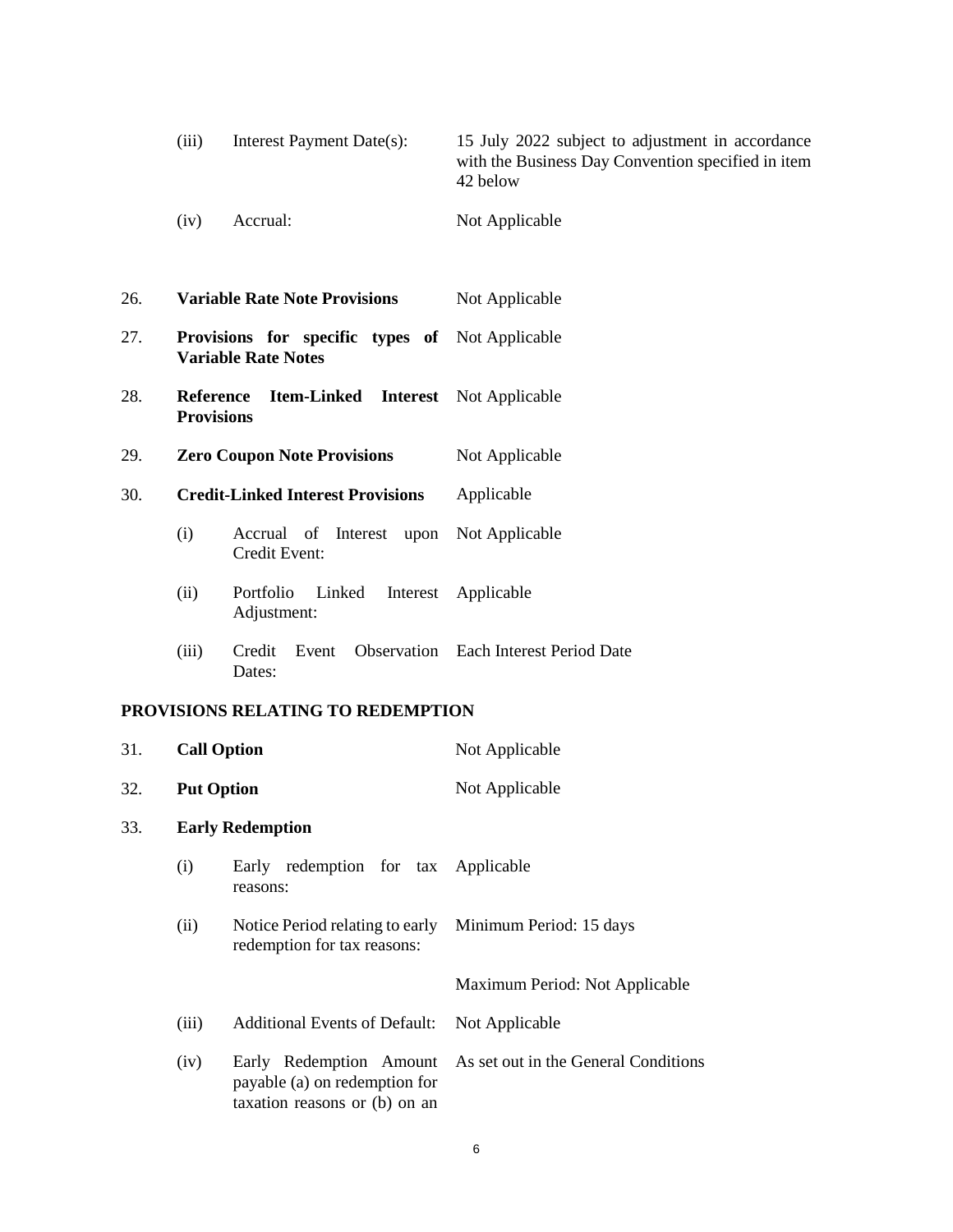<span id="page-6-0"></span>

|     | illegality or (c) on an Event of<br>Default or (d) in the case of<br>Reference<br>Item-Linked<br>Notes, following an early<br>redemption pursuant to the<br>provisions of the relevant<br>Reference Item Schedule: |                                                                       |                                                                                                                                              |
|-----|--------------------------------------------------------------------------------------------------------------------------------------------------------------------------------------------------------------------|-----------------------------------------------------------------------|----------------------------------------------------------------------------------------------------------------------------------------------|
|     | (v)                                                                                                                                                                                                                | Early Redemption Amount<br>includes amount in respect of<br>interest: | Yes: no additional amount in respect of interest to be<br>paid                                                                               |
| 34. |                                                                                                                                                                                                                    | <b>Autocall Early Redemption:</b>                                     | Not Applicable                                                                                                                               |
| 35. |                                                                                                                                                                                                                    | <b>Final Redemption Amount</b>                                        | Subject as provided in Redemption Payout<br>Condition 2 (Redemption in respect of Credit-Linked<br>Notes), USD 1,000 per Calculation Amount. |
| 36. |                                                                                                                                                                                                                    | <b>FX Principal Conversion:</b>                                       | Not Applicable                                                                                                                               |
| 37. | <b>Reference</b>                                                                                                                                                                                                   | <b>Item-Linked</b><br><b>Redemption Provisions</b>                    | Not Applicable.                                                                                                                              |
| 38. |                                                                                                                                                                                                                    | <b>Redemption Valuation Provisions</b>                                |                                                                                                                                              |
|     | (i)                                                                                                                                                                                                                | Initial valuation to determine<br>Reference Item Initial <sub>i</sub> | Not Applicable                                                                                                                               |
|     | (ii)                                                                                                                                                                                                               | Final Valuation to determine<br>Reference Item Final <sub>i</sub> :   | Not Applicable                                                                                                                               |
|     | (iii)                                                                                                                                                                                                              | Periodic Valuation:                                                   | Not Applicable                                                                                                                               |
|     | (iv)                                                                                                                                                                                                               | Continuous Valuation:                                                 | Not Applicable                                                                                                                               |
|     | (v)                                                                                                                                                                                                                | Daily Valuation:                                                      | Not Applicable                                                                                                                               |
|     | (vi)                                                                                                                                                                                                               | FX valuation:                                                         | Not Applicable                                                                                                                               |
|     |                                                                                                                                                                                                                    | <b>GENERAL PROVISIONS APPLICABLE TO THE NOTES</b>                     |                                                                                                                                              |

# 39. Form of Notes: Temporary Global Note exchangeable for a Permanent Global Note which is exchangeable for Definitive Notes in the limited circumstances described in the Permanent Global Note 40. New Global Note form: Not Applicable 41. Applicable Business Centre(s): TARGET, Helsinki, London and New York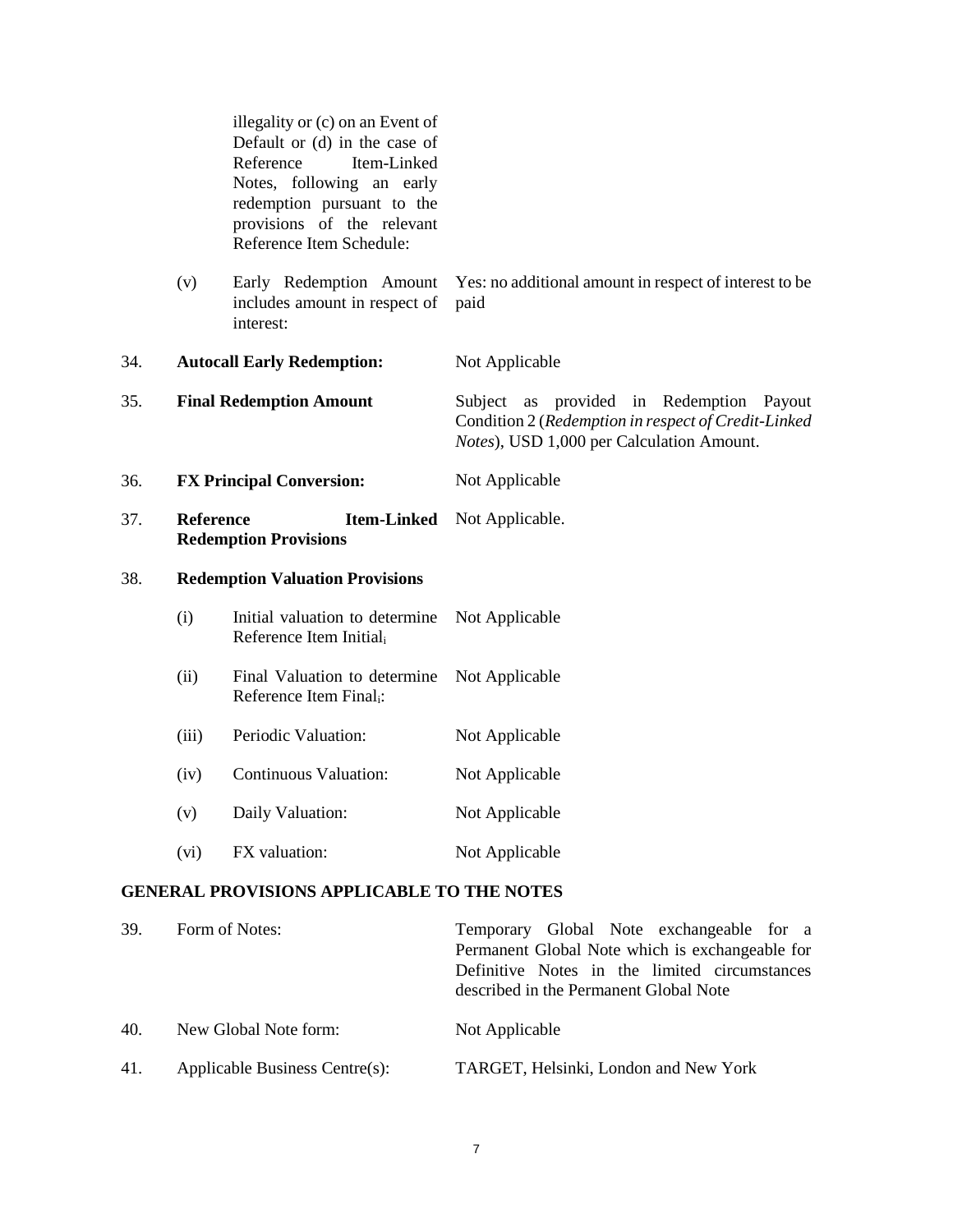| 42. | <b>Business Day Convention:</b>                                                                            | Following Business Day Convention                                                                                                    |
|-----|------------------------------------------------------------------------------------------------------------|--------------------------------------------------------------------------------------------------------------------------------------|
| 43. | Applicable Financial Centre(s) or<br>other special provisions relating to<br><b>Payment Business Days:</b> | TARGET, Helsinki, London and New York                                                                                                |
| 44. | Notices to be published on:                                                                                | On the homepage of Danske Bank Oyj or as<br>specified in General Condition 15 (Notices)                                              |
| 45. | Talons for future Coupons to be No<br>attached to Definitive Notes:                                        |                                                                                                                                      |
| 46. | Name and address of the Calculation<br>Agent:                                                              | Danske Bank A/S, Holmens Kanal 2-12, 1092<br>Copenhagen K, Denmark                                                                   |
| 47. | Other<br>final<br>special<br>terms<br><sub>or</sub><br>conditions:                                         | The Notes may be subscribed in a minimum lot of<br>one hundred and twenty (120) Notes. There is no<br>maximum amount of application. |

Signed on behalf of the Issuer:

By:

CC: Citibank, N.A., London Branch as Fiscal Agent

By:

*Duly authorised Duly authorised*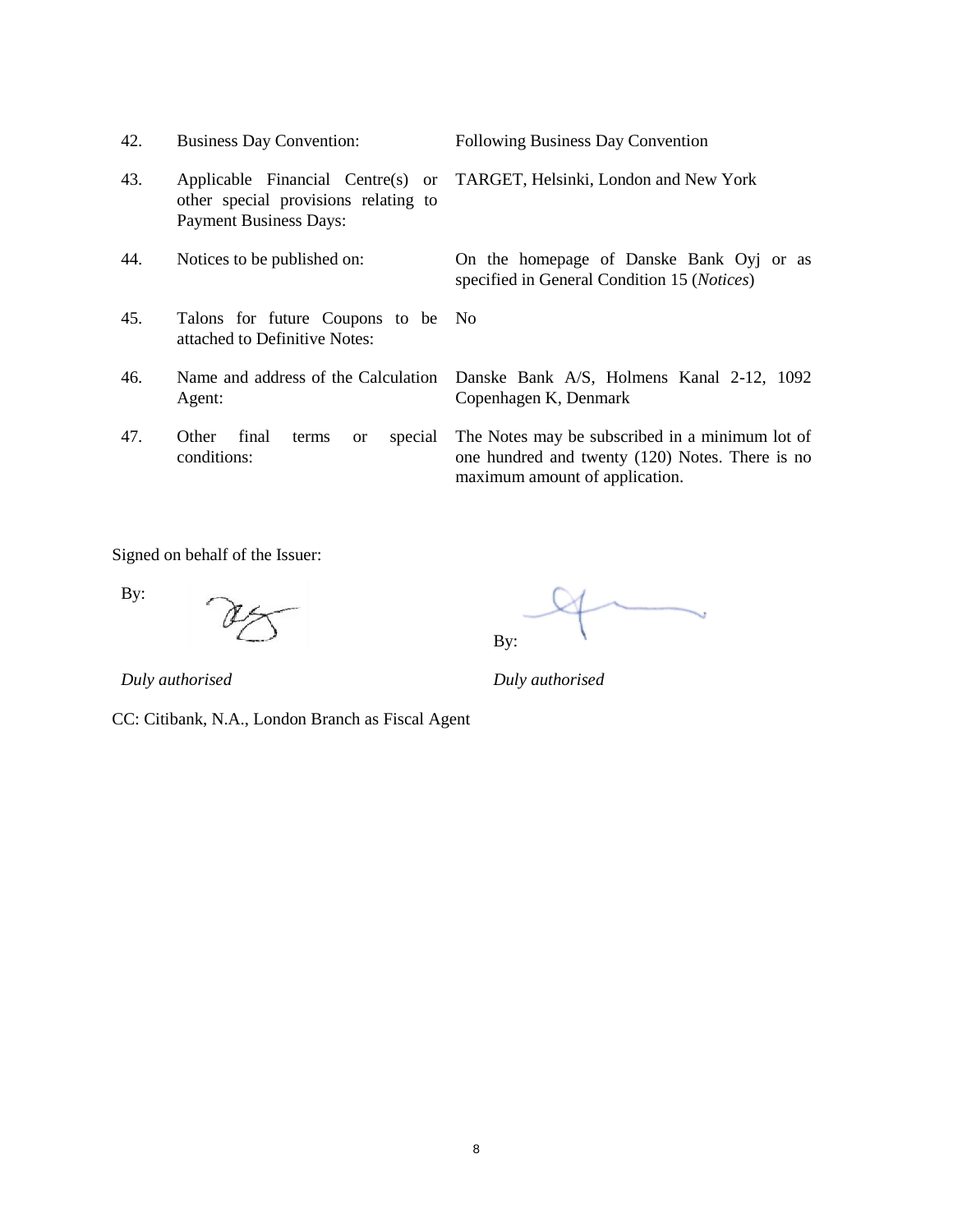## **PART B - OTHER INFORMATION**

#### 1. **Listing and Admission to Trading**

- (i) Listing: None
- (ii) Admission to trading: Not Applicable

## 2. **Information concerning Reference Entity/Entities:**

The creditworthiness of the Reference Entities may strengthen or weaken throughout the life of the Notes. Fluctuations in the credit spreads of the Reference Entities will affect the value of the Notes.

Details of the past performance of the entities comprising the Markit CDX North America High Yield Index, series 28, version 1 (Bloomberg: CDX HY CDSI S28 5Y), which determined the initial Reference Entities as mentioned in the Table hereto, can be found on the website address www.markit.com and more specifically under "Products & Services" and "Indices". Information on the Index is available on Bloomberg information system (Bloomberg: CDX HY CDSI S28 5Y).

Specific information on an individual Reference Entity can be found on the official websites of such Reference Entity and in financial reports (if any) from credit rating agencies such as Fitch, Inc (www.fitchratings.com), Standard & Poor's Financial Services LLC (a subsidiary of The McGraw-Hill Companies, Inc) (www.standardandpoors.com) or Moody's Investors Services (www.moodys.com) published in relation to such Reference Entity.

#### 3. **Operational Information**

| <b>ISIN</b> Code:                                                                                              | XS1629681575 |
|----------------------------------------------------------------------------------------------------------------|--------------|
| Common Code:                                                                                                   | 162968157    |
| New Global Note intended to be held in Not Applicable<br>a manner which would allow Eurosystem<br>eligibility: |              |

No. Whilst the designation is specified as "no" at the date of this Pricing Supplement, should the Eurosystem eligibility criteria be amended in the future such that the Notes are capable of meeting them the Notes may then be deposited with one of Euroclear Bank S.A./N.V. or Clearstream Banking, société anonyme as common safekeeper. Note that this does not necessarily mean that the Notes will then be recognised as eligible collateral for Eurosystem monetary policy and intra day credit operations by the Eurosystem at any time during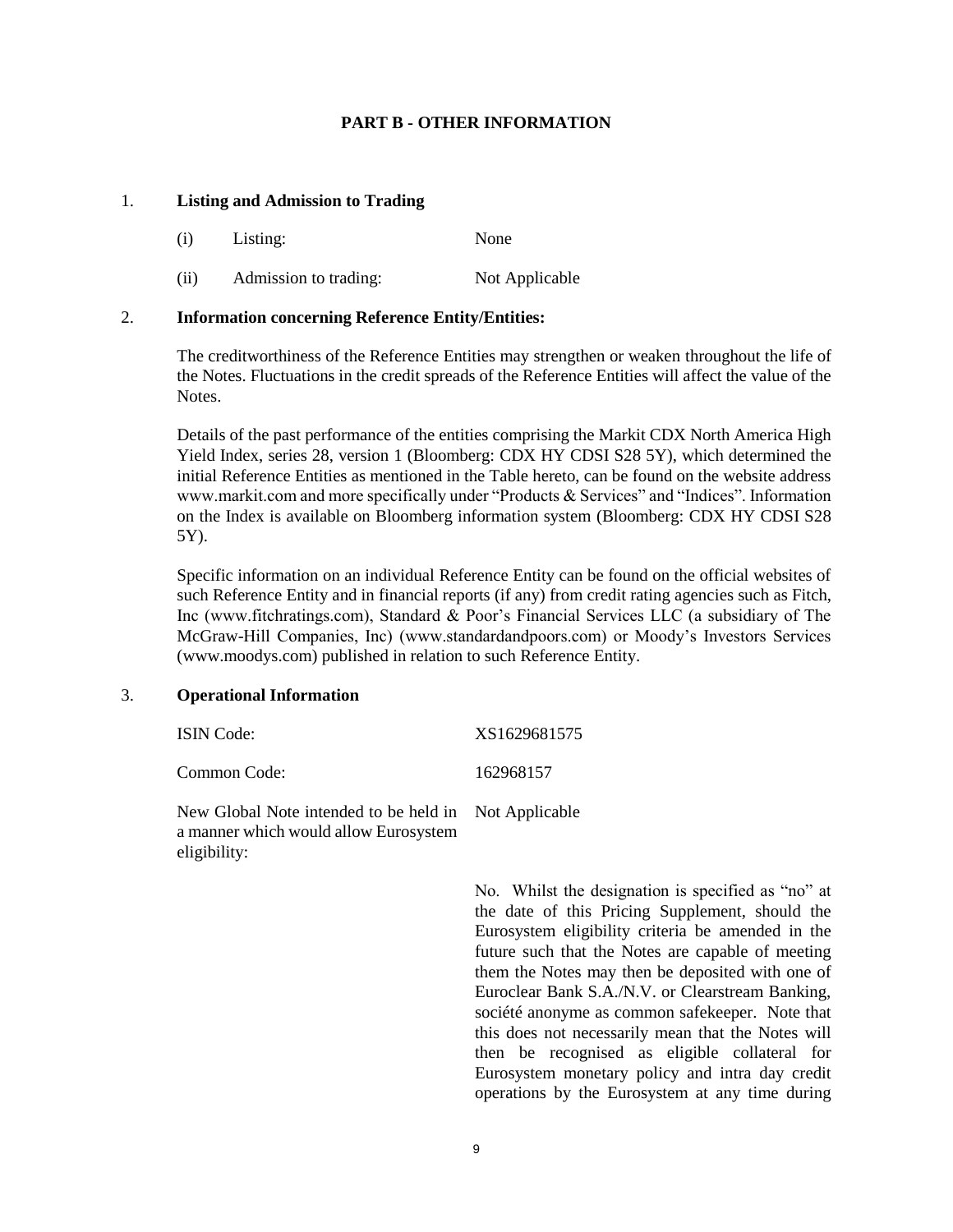|                                                                |                                                                                                                                                     | their life. Such recognition will depend upon the<br>ECB being satisfied that Eurosystem eligibility<br>criteria have been met                                               |
|----------------------------------------------------------------|-----------------------------------------------------------------------------------------------------------------------------------------------------|------------------------------------------------------------------------------------------------------------------------------------------------------------------------------|
| Euroclear                                                      | Any clearing system(s) other than<br>Bank<br>S.A./N.V.<br>and<br>Clearstream Banking, société anonyme<br>and the relevant identification number(s): | Not Applicable                                                                                                                                                               |
|                                                                | <b>Settlement Procedures:</b>                                                                                                                       | Customary medium term note procedures apply                                                                                                                                  |
| Delivery:                                                      |                                                                                                                                                     | Delivery against payment                                                                                                                                                     |
| Names and addresses of additional<br>Paying Agent(s) (if any): |                                                                                                                                                     | Not Applicable                                                                                                                                                               |
| <b>Distribution</b>                                            |                                                                                                                                                     |                                                                                                                                                                              |
| (i)                                                            | Name and address of Dealer:                                                                                                                         | Danske Bank Oyj, Hiililaiturinkuja 2, 00180<br>Helsinki, Finland                                                                                                             |
| (ii)                                                           | commission<br>Total<br>and<br>concession:                                                                                                           | Aggregate commissions equal to no more than $1,0$<br>per cent per annum, and expenses may be charged,<br>but no more than 1 per cent of the principal amount<br>of the Notes |
| (iii)                                                          | <b>TEFRA Rules:</b>                                                                                                                                 | <b>TEFRAD</b>                                                                                                                                                                |
| (iv)                                                           | <b>Additional Selling Restrictions:</b>                                                                                                             | Not Applicable                                                                                                                                                               |
|                                                                |                                                                                                                                                     |                                                                                                                                                                              |

# 5. **U.S. Federal Income Tax Considerations**

4. **Distribution**

The Notes are not Specified Notes for purposes of Section 871(m).

| <b>ANNEX</b>                        |                         |                                      |                          |  |  |  |
|-------------------------------------|-------------------------|--------------------------------------|--------------------------|--|--|--|
| <b>Reference Entity</b>             | <b>Reference Entity</b> | <b>Reference Obligation</b>          | <b>Set/Zero Recovery</b> |  |  |  |
|                                     | <b>Notional Amount</b>  |                                      | <b>Price</b>             |  |  |  |
| ADVANCED MICRO DEVICES, INC.        | Calculation Amount /100 | <b>Standard Reference Obligation</b> | $0\%$                    |  |  |  |
| AK Steel Corporation                | Calculation Amount /100 | <b>Standard Reference Obligation</b> | $0\%$                    |  |  |  |
| Alcatel-Lucent USA Inc.             | Calculation Amount /100 | <b>Standard Reference Obligation</b> | $0\%$                    |  |  |  |
| Ally Financial Inc.                 | Calculation Amount /100 | <b>Standard Reference Obligation</b> | $0\%$                    |  |  |  |
| American Airlines Group Inc.        | Calculation Amount /100 | <b>Standard Reference Obligation</b> | $0\%$                    |  |  |  |
| American Axle & Manufacturing, Inc. | Calculation Amount /100 | <b>Standard Reference Obligation</b> | $0\%$                    |  |  |  |
| Amkor Technology, Inc.              | Calculation Amount /100 | <b>Standard Reference Obligation</b> | $0\%$                    |  |  |  |
| Arconic Inc.                        | Calculation Amount /100 | <b>Standard Reference Obligation</b> | $0\%$                    |  |  |  |
| Avis Budget Group, Inc.             | Calculation Amount /100 | <b>Standard Reference Obligation</b> | $0\%$                    |  |  |  |
| Avon Products, Inc.                 | Calculation Amount /100 | <b>Standard Reference Obligation</b> | 0%                       |  |  |  |
| <b>Ball Corporation</b>             | Calculation Amount /100 | <b>Standard Reference Obligation</b> | $0\%$                    |  |  |  |
| BEAZER HOMES USA, INC.              | Calculation Amount /100 | <b>Standard Reference Obligation</b> | $0\%$                    |  |  |  |
| <b>BOMBARDIER INC.</b>              | Calculation Amount /100 | <b>Standard Reference Obligation</b> | $0\%$                    |  |  |  |
| <b>Boyd Gaming Corporation</b>      | Calculation Amount /100 | <b>Standard Reference Obligation</b> | $0\%$                    |  |  |  |
| CalAtlantic Group, Inc.             | Calculation Amount /100 | <b>Standard Reference Obligation</b> | $0\%$                    |  |  |  |
| CALIFORNIA RESOURCES CORPORATION    | Calculation Amount /100 | <b>Standard Reference Obligation</b> | $0\%$                    |  |  |  |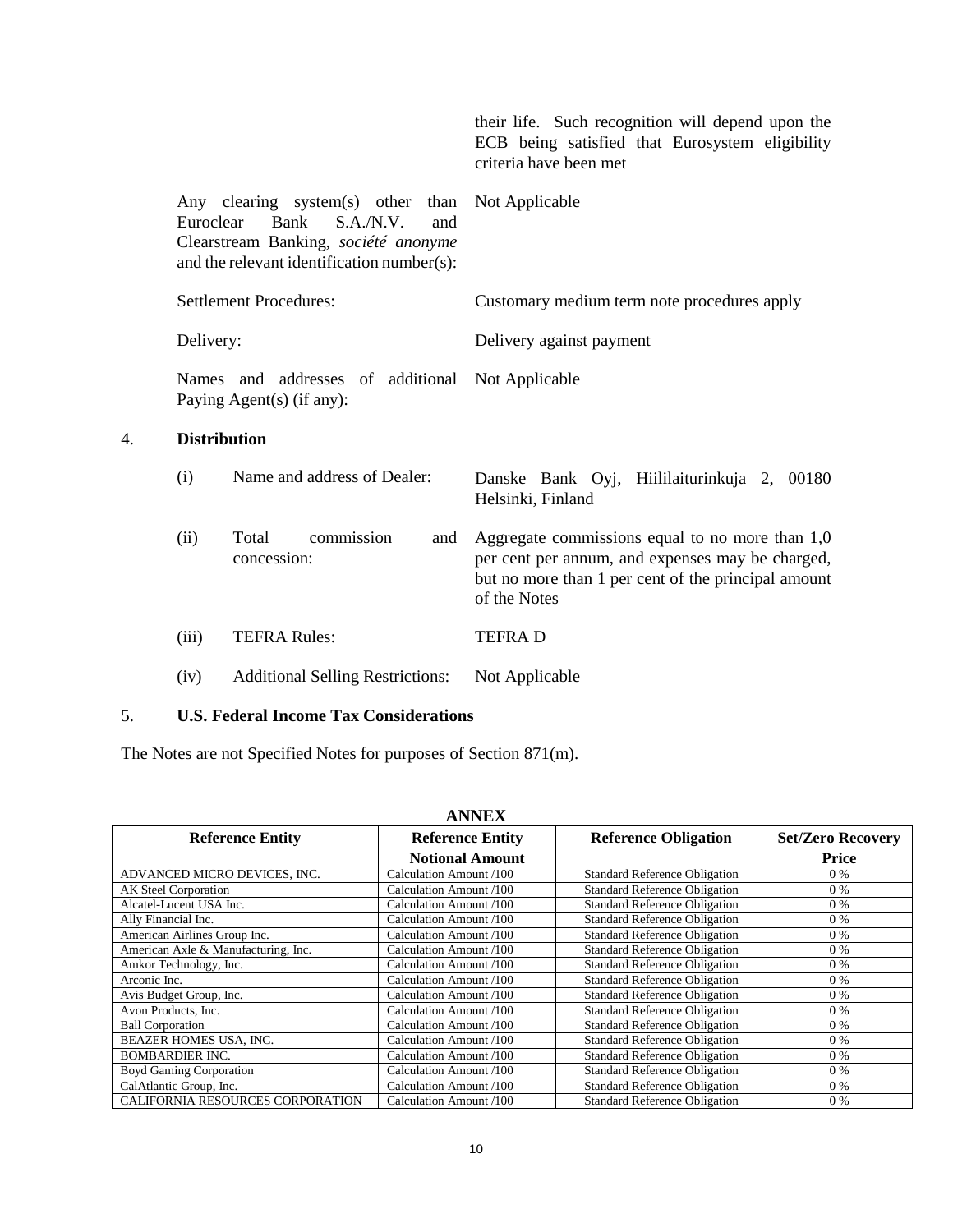| Calpine Corporation                         | Calculation Amount /100 | <b>Standard Reference Obligation</b> | 0%      |
|---------------------------------------------|-------------------------|--------------------------------------|---------|
| CCO Holdings, LLC                           | Calculation Amount /100 | <b>Standard Reference Obligation</b> | 0%      |
| CenturyLink, Inc.                           | Calculation Amount /100 | <b>Standard Reference Obligation</b> | 0%      |
| Chesapeake Energy Corporation               | Calculation Amount /100 | <b>Standard Reference Obligation</b> | $0\%$   |
| CIT Group Inc.                              | Calculation Amount /100 | <b>Standard Reference Obligation</b> | $0\%$   |
| Community Health Systems, Inc.              |                         | <b>Standard Reference Obligation</b> | $0\%$   |
|                                             | Calculation Amount /100 |                                      |         |
| CSC Holdings, LLC                           | Calculation Amount /100 | <b>Standard Reference Obligation</b> | $0\%$   |
| DaVita Inc.                                 | Calculation Amount /100 | <b>Standard Reference Obligation</b> | 0%      |
| Dell Inc.                                   | Calculation Amount /100 | <b>Standard Reference Obligation</b> | $0\%$   |
| <b>DISH DBS</b> Corporation                 | Calculation Amount /100 | <b>Standard Reference Obligation</b> | $0\%$   |
| Dynegy Inc.                                 | Calculation Amount /100 | <b>Standard Reference Obligation</b> | $0\%$   |
| Equinix, Inc.                               | Calculation Amount /100 | <b>Standard Reference Obligation</b> | $0\%$   |
| <b>First Data Corporation</b>               | Calculation Amount /100 | <b>Standard Reference Obligation</b> | 0%      |
| Freeport-McMoRan, Inc.                      | Calculation Amount /100 | <b>Standard Reference Obligation</b> | $0\%$   |
| FRONTIER COMMUNICATIONS                     | Calculation Amount /100 | <b>Standard Reference Obligation</b> | $0\%$   |
| CORPORATION                                 |                         |                                      |         |
| Genworth Holdings, Inc.                     | Calculation Amount /100 | <b>Standard Reference Obligation</b> | 0%      |
| HCA Inc.                                    | Calculation Amount /100 | <b>Standard Reference Obligation</b> | 0%      |
| HD SUPPLY, INC.                             | Calculation Amount /100 | <b>Standard Reference Obligation</b> | 0%      |
|                                             |                         |                                      |         |
| iStar Inc.                                  | Calculation Amount /100 | <b>Standard Reference Obligation</b> | $0\%$   |
| J. C. Penney Company, Inc.                  | Calculation Amount /100 | <b>Standard Reference Obligation</b> | $0\%$   |
| K. Hovnanian Enterprises, Inc.              | Calculation Amount /100 | <b>Standard Reference Obligation</b> | 0%      |
| <b>KB HOME</b>                              | Calculation Amount /100 | <b>Standard Reference Obligation</b> | $0\%$   |
| L Brands, Inc.                              | Calculation Amount /100 | <b>Standard Reference Obligation</b> | $0\%$   |
| Lennar Corporation                          | Calculation Amount /100 | <b>Standard Reference Obligation</b> | $0\%$   |
| Level 3 Communications, Inc.                | Calculation Amount /100 | <b>Standard Reference Obligation</b> | $0\%$   |
| Liberty Interactive LLC                     | Calculation Amount /100 | <b>Standard Reference Obligation</b> | $0\ \%$ |
| M.D.C. Holdings, Inc.                       | Calculation Amount /100 | <b>Standard Reference Obligation</b> | $0\%$   |
| <b>MBIA</b> Insurance Corporation           | Calculation Amount /100 | <b>Standard Reference Obligation</b> | 0%      |
| Meritor, Inc.                               | Calculation Amount /100 | <b>Standard Reference Obligation</b> | $0\%$   |
|                                             |                         |                                      | $0\%$   |
| <b>MGIC</b> Investment Corporation          | Calculation Amount /100 | <b>Standard Reference Obligation</b> |         |
| <b>MGM</b> Resorts International            | Calculation Amount /100 | <b>Standard Reference Obligation</b> | 0%      |
| MURPHY OIL CORPORATION                      | Calculation Amount /100 | <b>Standard Reference Obligation</b> | 0%      |
| Navient Corporation                         | Calculation Amount /100 | <b>Standard Reference Obligation</b> | 0%      |
| New Albertson's, Inc.                       | Calculation Amount /100 | <b>Standard Reference Obligation</b> | 0%      |
| <b>NOVA</b> Chemicals Corporation           | Calculation Amount /100 | <b>Standard Reference Obligation</b> | $0\%$   |
| NRG Energy, Inc.                            | Calculation Amount /100 | <b>Standard Reference Obligation</b> | $0\%$   |
| Olin Corporation                            | Calculation Amount /100 | <b>Standard Reference Obligation</b> | $0\%$   |
| ONEOK, INC.                                 | Calculation Amount /100 | <b>Standard Reference Obligation</b> | $0\%$   |
| Owens-Illinois, Inc.                        | Calculation Amount /100 | <b>Standard Reference Obligation</b> | $0\%$   |
| Pactiv LLC                                  | Calculation Amount /100 | <b>Standard Reference Obligation</b> | $0\%$   |
| Parker Drilling Company                     | Calculation Amount /100 | <b>Standard Reference Obligation</b> | 0%      |
| PolyOne Corporation                         | Calculation Amount /100 | <b>Standard Reference Obligation</b> | $0\%$   |
| PulteGroup, Inc.                            | Calculation Amount /100 | <b>Standard Reference Obligation</b> | $0\%$   |
| R.R. Donnelley & Sons Company               | Calculation Amount /100 | <b>Standard Reference Obligation</b> | $0\ \%$ |
|                                             |                         |                                      |         |
| Radian Group Inc.                           | Calculation Amount /100 | <b>Standard Reference Obligation</b> | $0\%$   |
| Realogy Group LLC                           | Calculation Amount /100 | <b>Standard Reference Obligation</b> | $0\%$   |
| Rite Aid Corporation                        | Calculation Amount /100 | <b>Standard Reference Obligation</b> | $0\ \%$ |
| ROYAL CARIBBEAN CRUISES LTD.                | Calculation Amount /100 | <b>Standard Reference Obligation</b> | $0\%$   |
| Safeway Inc.                                | Calculation Amount /100 | <b>Standard Reference Obligation</b> | $0\%$   |
| Sanmina Corporation                         | Calculation Amount /100 | <b>Standard Reference Obligation</b> | $0\%$   |
| Sealed Air Corporation                      | Calculation Amount /100 | <b>Standard Reference Obligation</b> | $0\%$   |
| SEARS ROEBUCK ACCEPTANCE CORP.              | Calculation Amount /100 | <b>Standard Reference Obligation</b> | $0\%$   |
| Springleaf Finance Corporation              | Calculation Amount /100 | <b>Standard Reference Obligation</b> | 0%      |
| Sprint Communications, Inc.                 | Calculation Amount /100 | <b>Standard Reference Obligation</b> | 0 %     |
| SUPERVALU INC.                              | Calculation Amount /100 | <b>Standard Reference Obligation</b> | 0%      |
| Talen Energy Supply, LLC                    | Calculation Amount /100 | <b>Standard Reference Obligation</b> | $0\ \%$ |
| Targa Resources Partners LP                 | Calculation Amount /100 | <b>Standard Reference Obligation</b> | $0\%$   |
|                                             |                         | <b>Standard Reference Obligation</b> | $0\%$   |
| <b>Teck Resources Limited</b><br>TEGNA Inc. | Calculation Amount /100 |                                      |         |
|                                             | Calculation Amount /100 | <b>Standard Reference Obligation</b> | $0\%$   |
| TENET HEALTHCARE CORPORATION                | Calculation Amount /100 | <b>Standard Reference Obligation</b> | $0\ \%$ |
| <b>Tesoro Corporation</b>                   | Calculation Amount /100 | <b>Standard Reference Obligation</b> | $0\%$   |
| THE ADT CORPORATION                         | Calculation Amount /100 | <b>Standard Reference Obligation</b> | $0\%$   |
| The AES Corporation                         | Calculation Amount /100 | <b>Standard Reference Obligation</b> | 0%      |
| THE GAP, INC.                               | Calculation Amount /100 | <b>Standard Reference Obligation</b> | $0\ \%$ |
| THE HERTZ CORPORATION                       | Calculation Amount /100 | <b>Standard Reference Obligation</b> | 0 %     |